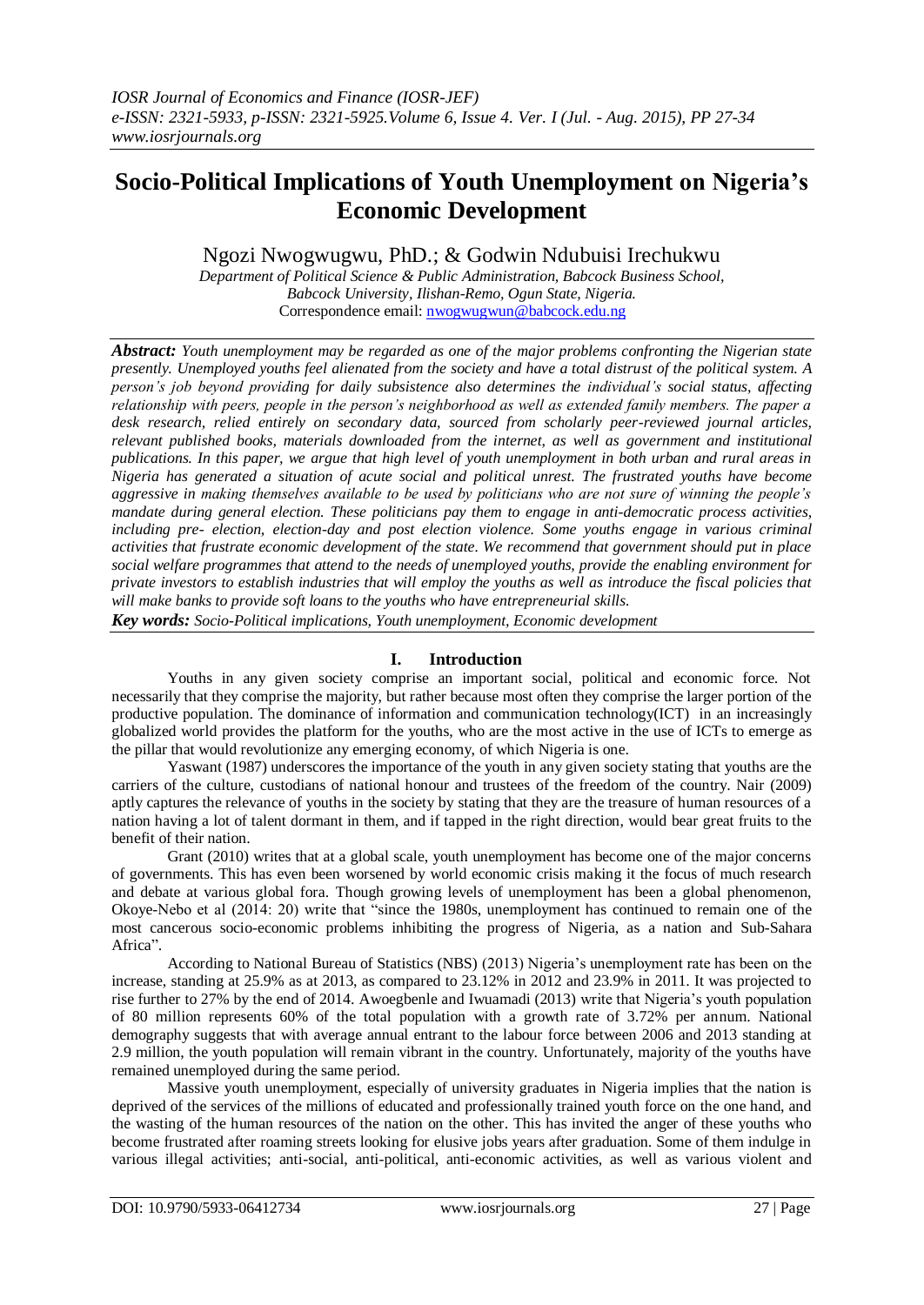criminal activities as ways of expressing their distrust of the system in which they have alienated from making positive contributions to economic development through gainful employment.

Okafor (2013) maintained that "The growing gap between the rich and the poor affects the society through increased violence. The self employed are in quandary as scant infrastructure makes it impossible for them to ply their trade". This is exacerbated by political corruption, poverty, poor governance; increasing population and lack of policy initiatives and implementation to some extent encourage criminal groups to thrive across Nigeria.

In this paper, we examine the various causes, trend, as well as social and political effects of youth unemployment in the country. Our proposition is that over the years corruption in the public sector and other factors have hindered the ability of Nigeria to utilize its enormous human resources, leading to massive youth unemployment which has had serious adverse effect on different sectors of the society. The negative effects of youth unemployment include the involvement of unemployed youths, including university graduates in various criminal activities. The paper is sub-divided into seven sections; introduction, conceptual clarifications, theoretical framework, causes of youth unemployment, social and political effects of youth unemployment, conclusion and recommendations.

## **II. Conceptual Clarifications**

### **Youth**

The National Population Commission has gone on to describe the characteristics of the persons identified as youth:

- (i) These are persons who normally would have completed secondary education, and would have been tertiary institutions such as the university, striving to secure employment, or be already employed. This group of persons would need post secondary education, employment and reproductive health information and service.
- (ii) Persons between ages of 18-35 years old, male and female who are citizens of Nigeria have been defined as youth in the 2009 second National Youth Policy document of Federal Republic of Nigeria.

Elsewhere, youth has been defined as a phase, a transition from dependence to independence and possessing distinct feature such as:

- (a) Leaving the parental home and establishing a new living arrangement.
- (b) Completing full time education.
- (c) Forming close, stable personal relationships outside of the family, often resukting in marriage and children.
- (d) Testing the labour market, finding work and possibly setting into a career, and achieving a more or less sustainable livelihood.

The United Nations (UN, 1995) has defined youth as persons in the age range of 15 to 24 years. While the World Health Organisation (WHO) reporting on social and political crimes and health categorized youth as persons between the ages of 10 to 29 years.

#### **Youth Unemployment**

Unemployment has emerged as a major source of concern to scholars, policy makers and social commentators across the globe because of its consequences for the wider society at large. It is not a Nigerian or African problem. According to Fajana (2000 cited in Okoye-Nebo, Iloanya & Udunze, 2014), unemployment refers to a situation where people who are willing and capable of working are unable to find suitable paid employment. It is one of the macro-economic problems which every responsible government is expected to monitor and regulate.

According to Pribram (2012), "Unemployment is a well defined term in the area of social sciences particular in economics and commerce. Unemployment is a condition of labour market in which the supply of labour is greater than the number of available openings." In line with this, Fairchild (2013) writes that "Unemployment is forced and voluntary separation from remunerative work on the part of the normal working force during the normal working time, at normal wages and under normal working condition.

Scholars have identified different types of unemployment. Okoye-Nebo, et al (2014) cites Oladele, et al (2011), Alao (2005) and Fajana (2000) as having outlined the different types of unemployment to include; structural unemployment, frictional unemployment, seasonal unemployment, cyclical or Keynesian unemployment, technological unemployment and residual unemployment.

Okafor (2013) writes that findings from his empirical studies on youth unemployment from 1990-2013 showed that the largest group of unemployed in the country, in terms of academic qualification, are secondary school graduates. In addition, 40% of unemployment rate were among urban youths aged 20-24 while 31% of the rate were among those aged 15-19. Two-third of the urban unemployed ranged from 15-24 years old. In 2011, the situation became even more critical with 47.7% of Nigerians aged 15-25 and 25.4% of those between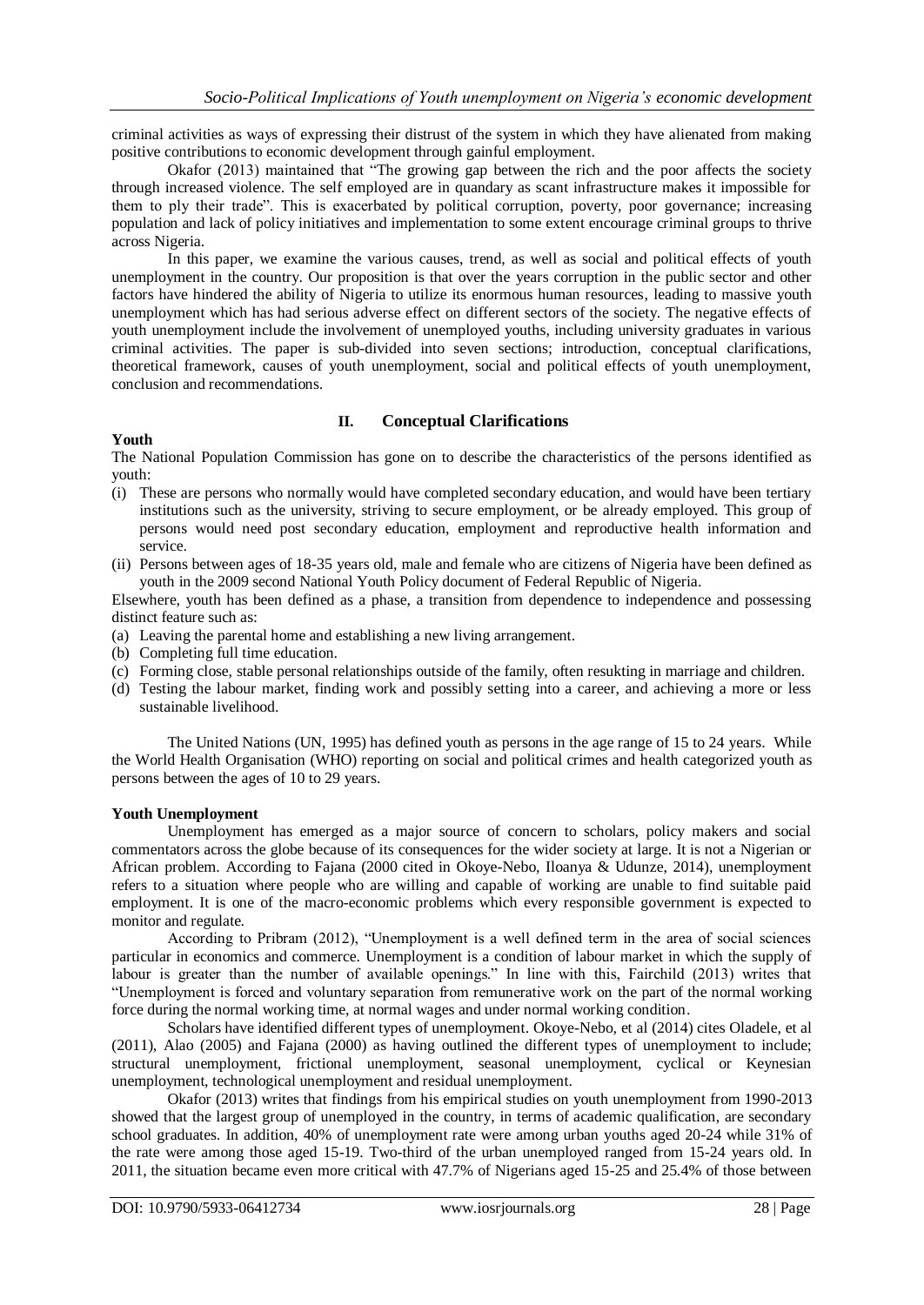ages 25-44 were willing to work but did not get jobs. On the average, youth unemployment rate in Nigeria is estimated at 48.5% in 2013 (BLG 2013).

Okoye-Nebo et al (2014) while elaborating on the incidence of youth unemployment in Nigeria, write that the unemployment situation in the country is so bad that university graduates stay at home for upwards of ten years unable to find any meaningful employment. The graduates of Nigerian universities and polytechnics have become unattractive as employers of labour regard as being unemployable. The trend is that many employers within the domestic economy reserve spaces for young Nigerians that are trained in foreign high institutions.

### **Economic Development**

Tawiah (1989) writes that " economic development refers to an increase ( or expansion) of the National Income or Total Volume of production of goods and services of a country accompanied by improvements in the social, political and economic lives of the citizens inhabiting that country." According to Ande (2005), Economic development is a process whereby the level of National Production (National Income) or per capital income increases over a period of time. The purpose of economic development is to raise the standard of living and the general well-being of the people in the economy.

Feldman, M., Hadjimichael, T., Kemeny, T., & Lanahan, L. (2014) cite Amartya Sen (1999) in providing a very expansive explanation of economic development which is appropriate to the context of this paper. They write that:

> economic development occurs when individual agents have the opportunity to develop the capacities that allow them to actively engage and contribute to the economy. In the aggregate, this should lower transaction costs and increase social mobility. Rather than being reduced to a static factor in a production process, individuals become the agents of change in the process of economic development: they have the freedom to realize their potential. The greater the number of individuals able to participate in the economy and the society, the greater the opportunity for new ideas to circulate and be put into action. Economic development is measured by rising real per capita income, Gini coefficients and other measures of the distribution of income and wealth as well as indicators of quality of life, that range from life expectancy to crime statistics to environmental quality (Sen 1999 cited in Feldman, Hadjimichael, Kemeny & Lanahan, 2014: 5)

The importance of the discuss on economic development in Nigeria, has to be understood from the fact that "Nigeria is economically weak due to inadequate domestic economic capacity and social infrastructure needed to boost the country's productivity, growth and competitiveness" (Onwuka & Eguavoen, 2007: 47)). The fact that the Nigeria depends predominantly on revenue from oil and gas sector, has created a situation where is faces unfavourable terms of trade with other countries especially the advanced industrialized countries from whom it imports its manufactured products. (Obadan, 2001 cited in Onwuka & Eguavoen, 2007). The inconsistency in the implementation of economic policies over the years and the challenge of public sector corruption has hindered the ability of the country to achieve its potentials in spite of enormous resources.

## **Theoretical Framework**

We adopt as the theoretical construct for this paper, Frustration-aggression theory and Functionalist approach. The major proposition of this theory is that human needs can propel them toward misunderstanding or conflict. It holds that every human being has certain needs which are arranged in order of priority. There are some of these needs that are called fundamental or basic needs and that failure to satisfy them could result in frustration and consequently the frustrated person or group may be forced to aggressively react in a manner that will lead to a crisis or conflict.

Dollard, Doob, Miller, Mowrer, and Sears (1939 cited in Ajayi & Nwogwugwu, 2014) argue that people are motivated to act aggressively by a drive induced by frustration. "The concept of frustration denotes condition that arises when goal attainment is blocked, while aggression constitutes actions aimed at harming perceived stumbling blocks" (Jegede & Ajayi, 2008: 147). The implication of the proposition of this theory is that frustration will inevitably lead to some form of aggression. Also, there are certain unacceptable practices such as youth unemployment that have become institutionalized in the society, which serve as source of pain. As long as the very active young people are not provided with the opportunity for self actualization in terms of gainful employment after being educated, the tendency for them to be frustrated and become aggressive as such taking out their frustration on the society exists.

The Functionalist Approach is favoured by many scholars who seek explanations of deviant behaviour and crime. Functionalist approach sees deviant behaviour as being the consequence of malfunctioning social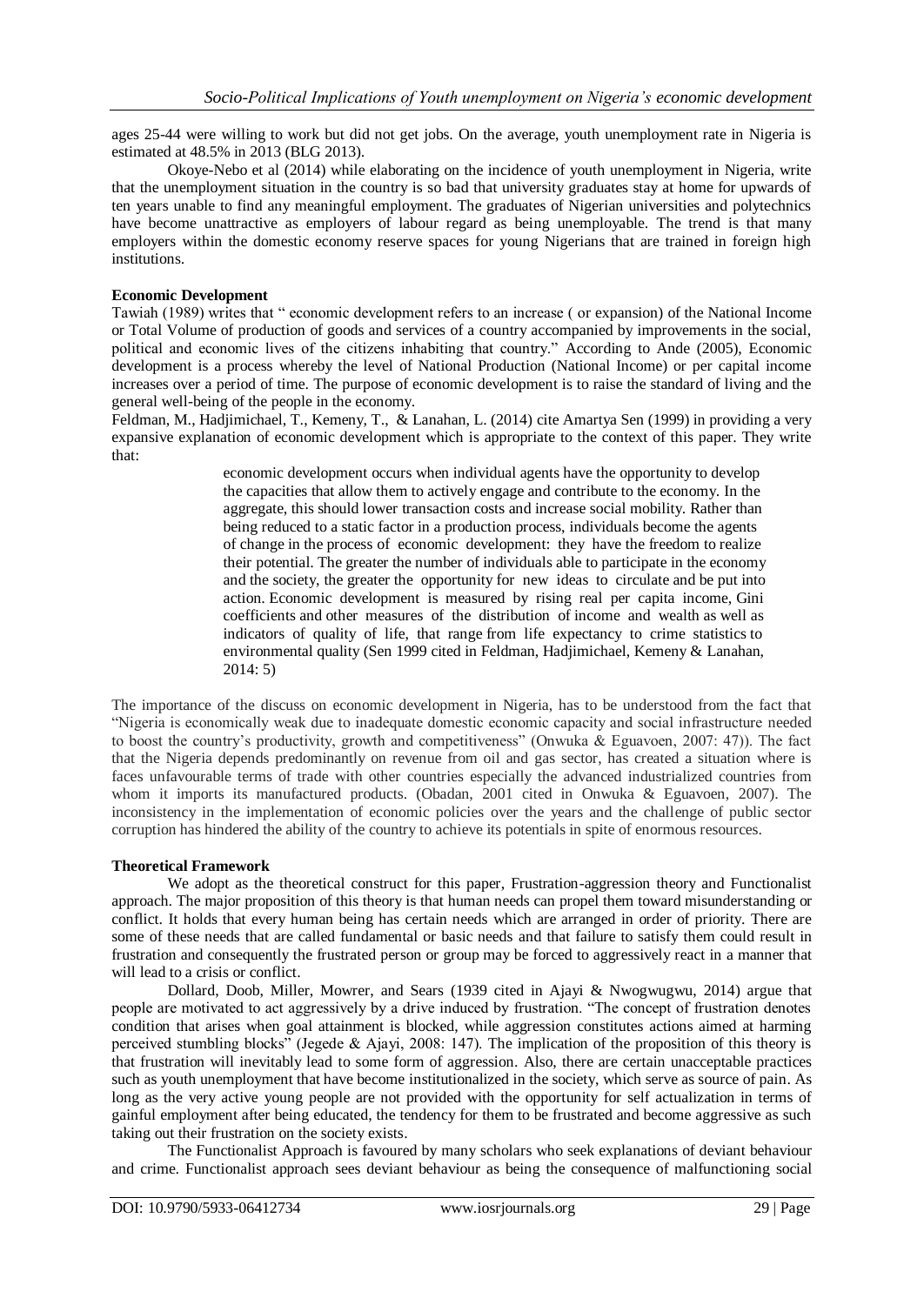structure of the society, which exerts a definite pressure upon certain individuals in the society to engage in nonconforming or conforming conduct. Merton (1957) puts this in very clear perspective asserting that any society in which there is strong emphasis on specific goals to be achieved by people without building of the institutional mechanisms for their attainment, will inevitably lead to what Emile Durkheim called "anomie" or "normlessness" or "deviation".

Merton (1968) argues that a society has both approved goals and approved ways of attaining them. When some members of the society accept the goals (employment) but do not have access to the approved norms is likely to be weakened, and they may try to attain the goals by other socially unacceptable means (fraud). In other words, criminal behavior occurs when society approved means are not available for the realization of highly desired goals.

These theories could be used to link to the rising number of unemployed youths involvement in political, financial and economic crimes in Nigeria. A country that produces thousands of university graduates every year without commensurate employment opportunities may be creating a fertile ground for a feeling of frustration among these unemployed graduates. Naturally, there is a feeling of joy and great expectation when a student graduates from a university – these expectations gradually fades away and is replaced by feeling of frustration after some years of joblessness caused by the inability of the various sectors of the economy, especially the productive sectors to grow to accommodate these new graduates in terms of job opportunities.

As frustration prolongs and the feeling of deprivation of what is expected increases, there is a greater probability that the individual or people can resort to illegitimate activities in order to actualize their expectations in the society. The rise in political and social crimes (robbery, kidnapping, thuggery, terrorism) committed by youth is a sign of "gap" in the society. The society already has expectation for individuals and established means of achieving them. When the means are limited as youth unemployment as at 2013 was estimated to be 48.5%, the young people are forced to achieve the goal through illegal means in order to fulfill perceived societal expectations.

Kidnapping is increasingly becoming difficult to completely eradicate across the different geo-political zones in Nigeria. Unfortunately, some unemployed youths seem to view the crime as a lucrative business given the age range of those who had been apprehended over the last few years. Incidentally, various factors have been regarded as the triggering factors from one zone to the other, including the agitations for resource control and perceived marginalization in the case of the Niger delta region. As the military have moved to curtail it in one zone or state, there seem to be shift to other zones and states, with a recurring decimal being the involvement of youths, some of whom are regrettably university graduates.

## **Causes of Youth Unemployment**

Several scholars such as Awogbenle and Iwuamadi (2010), Ayinde (2008), Morphy (2008), Echebiri (2005), amongst others have identified various causes of unemployment and specifically, youth unemployment in Nigeria. We have chosen to emphasize five of the major causes of youth unemployment in this paper, and they are:

Firstly, over-emphasis on university certificate and neglect of entrepreneurial or skill acquisition trainings. According to Manning and Junam, (1998), the total number of graduates produced in Nigeria was 73,339 in 1986 and 1987 that rose to 131,071 in 1996 and 1997. The licensing of private universities which commenced in 1999, and subsequent creation of new federal universities, has increased the number of universities to about 100 and still counting, which means that every year hundreds of thousands of University graduates enter the labour market looking for non-existent jobs, lacking the necessary skills to create jobs themselves. Anyadike et al (2012) write that the reality is that the economy lacks the capacity to absorb all unemployed graduates because over 800 industries and 37 factories were closed down in 2009 alone.

Secondly, rapid population growth (140,431,790 as per 2006 Census) and it is currently projected to be over 180million going by the annual growth rate of 3.2% continues (National Population Commission and ICF Macro, 2009). Okoye-Nebo, et al (2014) write that the high population growth rate has resulted in the rapid growth of the labour force, which is far outstripping the supply of jobs. Their argument is that accelerated growth of population on Nigeria's unemployment problem is multifaceted. The high population growth rate affects the supply side through a high and rapid increase in the labour force relative to the absorptive capacity of the economy. While the population increases, the number of industries has been reducing, as several have had to close as a result of unfavourable operating environment. The principal adverse condition has been epileptic power supply, leading to some industries, including multi-national companies (Michelin and Dunlop) relocating to some other African countries. The implication is that if nothing drastic is done to provide the enabling environment for industries to thrive and grow, then the rate of unemployment will continue to grow geometrically, with very grave consequences for the polity.

Thirdly, among the causes of youth unemployment is outdated school curricula and lack of employable skills. Some scholars have argued that as far as the formal sector is concerned, the average Nigerian graduate is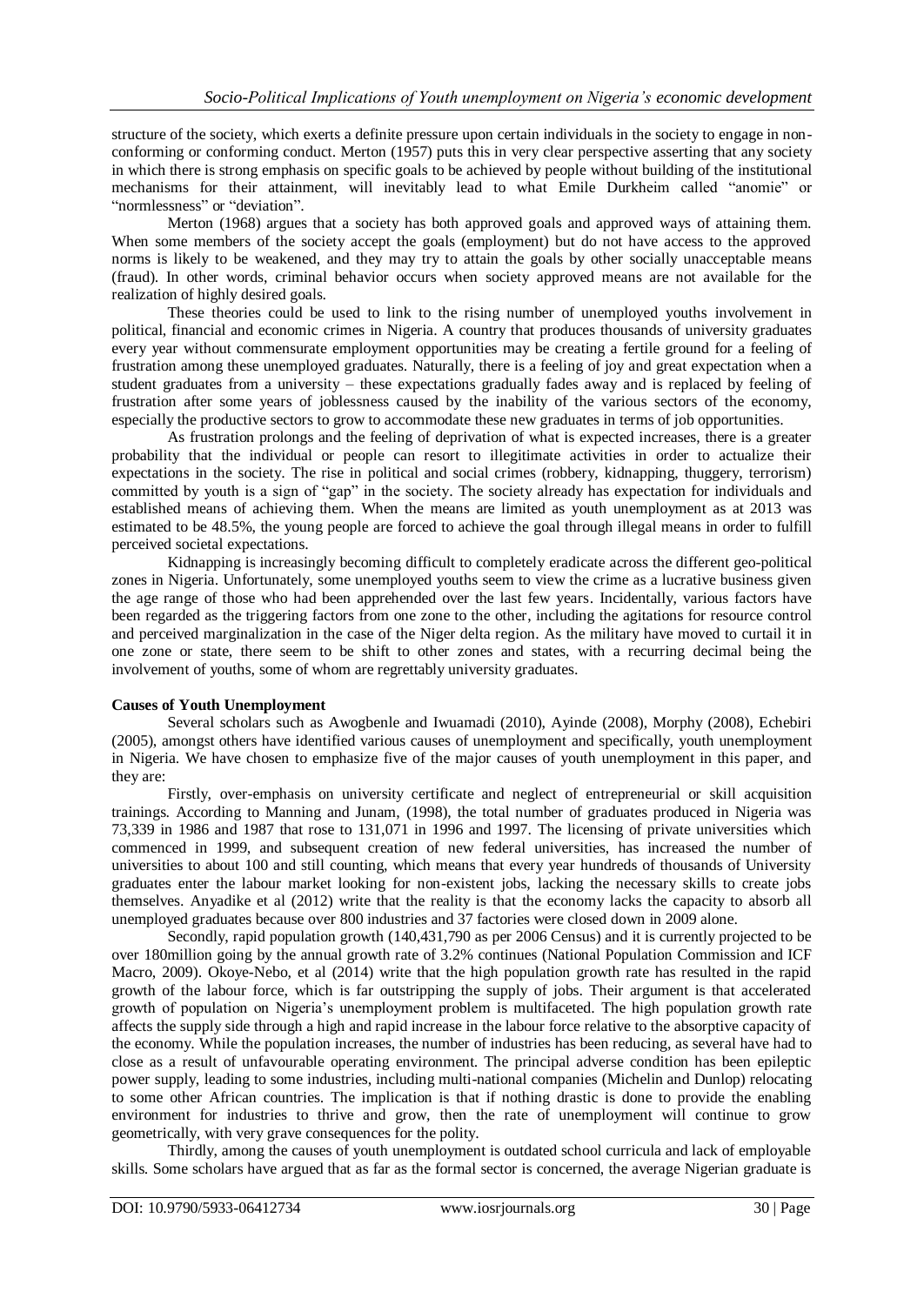not employable, as he or she does not possess the skills needed by the employers (Okoye-Nebo, et al 2014). This is due to the fact that curricular of most Nigerian schools are patterned to meet the needs of the  $20<sup>th</sup>$  century and not the  $21<sup>st</sup>$  century. Unfortunately, those who are charged with the responsibility of development of curricular of educational system are people who are not in touch with the present dispensation. As such, outdated materials are updated for a new generation that has no need of them. University graduates who desire to gain employment have to acquire information technology skills that would make them employable from training institutions, whereas such should be part of their curricular in the first instance.

Fourthly, the high level of public sector corruption has been identified as a cause of youth unemployment in Nigeria. Awogbenle and Iwuamadi (2013) write that in spite of enormous wealth that accrues to Nigeria through the sale of crude oil, the level of employment in the country has been on the decrease over the years. Corruption which has permeated the entire social structure of Nigeria, has robbed the country of developing a vibrant economic base. Okafor (2010) writes that funds that should have been used in executing developmental projects especially provision of critical infrastructure across the country, have been misappropriated, diverted, or embezzled and stashed away in foreign banks, while some incompetent and corrupt bureaucrats and administrators in the public enterprises and parastatals either liquidated them or provided the platform for those enterprises to be bought by associates and friends. National interests has been sacrificed in the altar of personal interests as the ruling (political) class has replaced the vision, policy, and strategy, which should be the thrust of every leadership with transactions (contract award and other mundane money related activities). Successive governments in Nigeria, took turns to prey on the nation"s wealth, by using public power, resources, good will, utilities, as instrument of abuse of public trust for personal gains (Okafor, 2005).

Bello (2003) identifies adoption of untimely economic policy measures as a cause of unemployment in Nigeria, which is the fifth in our listing. Bello (2003) writes that these untimely economic policies contributed to the demise of small scale and cottage industries operated in both formal and informal sectors. The introduction of structural Adjustment Programme (SAP) in September 1986 that ushered in liberalization, deregulation and devaluation programme of the domestic currency, exposed several infant industries which needed protection to unfavourable operating conditions which led to their collapse, resulting in serious job losses.

### **Social, Political and Economic Effects of Youth Unemployment in Nigeria**

Ndiofin, Apori, & Ndiofin, (2012) write that "security is a contextual issue which no state in the international system consigns to the periphery; it is a core value that makes the state relevant in the international system". The World Health Organization (WHO) (2004) reports that death rate attributable to violence across Africa is estimated at 60% per 100, 000 more than twice the global rate. The level of involvement of unemployed young people in crime and violent activities across sub-Saharan Africa has been on the increase. Some scholars have attributed rising incidence of prostitution, armed robbery, rape, and other forms of violent activities to the high level of youth unemployment in these countries.

Edward (2011) writes that the problem of social and political crime in Nigeria has been exacerbated by the high rate of unemployment and economic hardship which has forced many university graduates to go into various crimes. A 2009 World Bank Report on "Employment and Growth" warned that "the share of young people between the ages of 15 - 24 outside the labour force is growing, despite the country"s strong growth performance over the years." All Africa (2010) reported that the UN-Habitat study on crimes and violence stressed that socio-economic inequality and lack of opportunities for social advancement and employment are among the root causes of crime. In Nigeria, it may be deduced that a large number of the youths involved in criminal activities are from disadvantaged families and with limited opportunities for living a good life, they fall prey to social and political criminal networks.

Furthermore, Ibrahim (2006) reported that an empirical survey of children and youths in organized armed crime in Nigeria, showed that disenchantment and frustration of young people due to mass poverty and unemployment, has increased the number of aggrieved youths and resulted in the emergence of "area boys" and Almajiris who targeted the very society that alienated them. Awogbenle and Iwuamadi (2010) reported that their survey revealed that armed militant groups in Nigeria namely: Bakassi Boys, O"dua Peoples Congress (OPC) and Egbesu Boys were made up of youths within 16-17 years (40%), 18-19 years (10%), 20-21 years, (20%) and 20-23 years (20%). Approximately 70% of these youths were unemployed which explains why it is easy to recruit them into armed militancy activities.

Bennel (2002) argued that urban society is becoming increasingly criminalized, especially with the proliferation of youth gangs. Neither homes or markets are safe in Nigeria because of frequent occurrence of armed robbery (including bank robberies), homicide acts, rape, assassinations of differ kinds, ritual murders, vandalism, car theft, cyber crimes (popularly referred to as yahoo-yahoo), computer crimes, prostitution, use of illegal substances, drug peddling, gun running (proliferation of small arms), etc.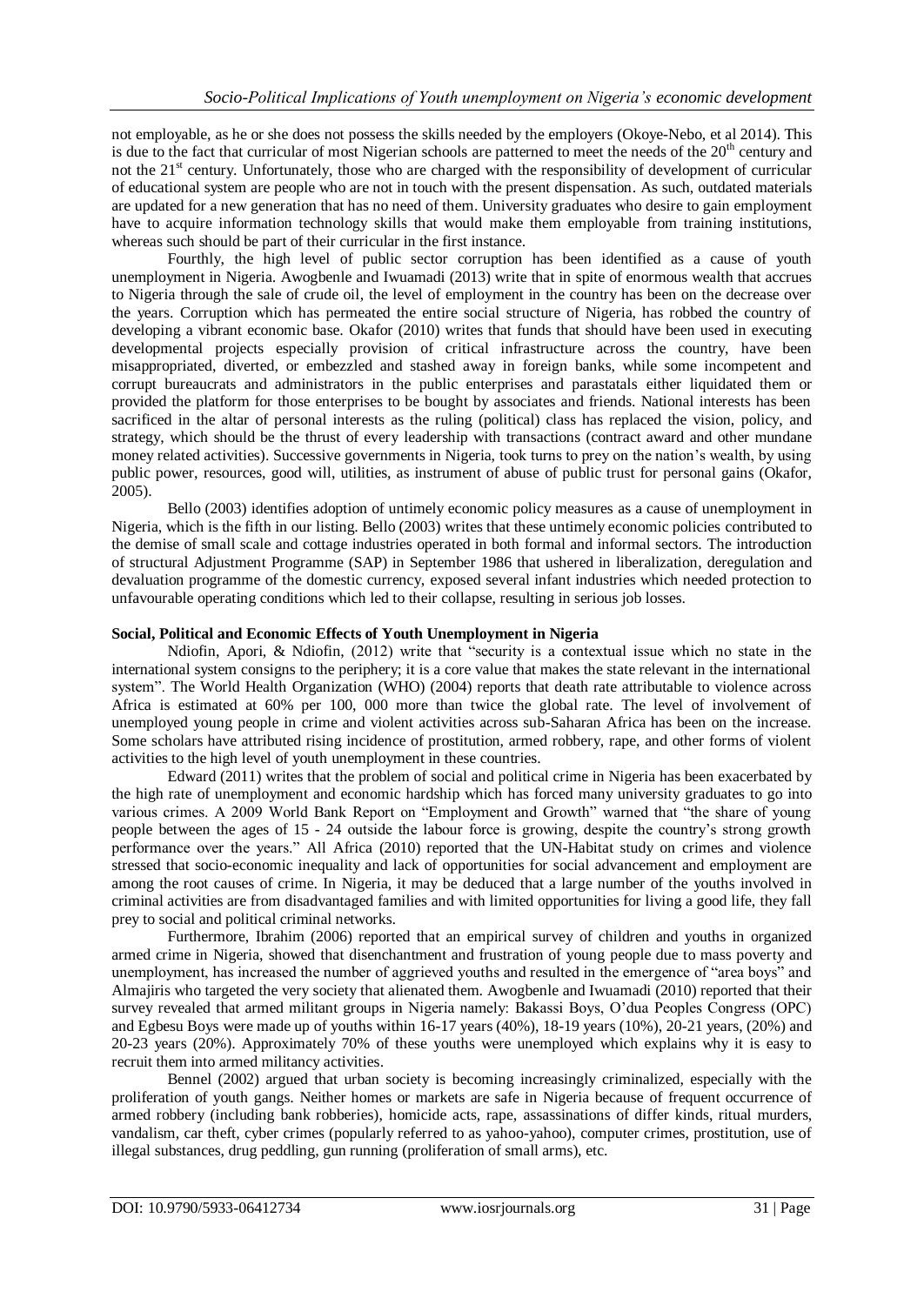Political godfathers are known to have used unemployed youths to undermine the democratic process, thereby hindering the election of competent leaders by the electorate. Unemployed youths have been used by political godfathers across the country to engage in anti-democratic activities during the fourth republic. Political Godfathers usually hire unemployed youths to oppress, intimidate or kill political opponents who they believe stand the chance of defeating them in general elections (Sanni, 2007; Abdullahi, 2005). In other instances, during elections they are engaged to monitor and defend the votes of their particular candidates by standing at the polling booths to steal or prevent ballot boxes from being stolen depending on their strength and popularity in the political wards (Abdul-Jelil, n.d). Sometimes, the political godfathers use these unemployed youths to engage in stuffing of ballot boxes with ballot papers, Illegal thumb-printing of ballot papers, ballot box snatching, mobilize children for under-age voting, amongst other activities that border on rigging of elections (Olarinmoye, 2008).

Okoye-Nebo, et al, (2014) write that the inability of the Nigerian state to provide stable power supply has made it hostile to investment. Manufacturing industries that rely on generating plants to power their manufacturing outfits end up operating at higher costs than their competitors in other countries, and in the era of globalization, they choose to close shop or relocate to countries with favourable operating environment. Closure or relocation of such industries leads to loss of jobs and inability to create new ones, which heightens the crisis of youth unemployment in the country (Onifade, 2011).

The closure and relocation of the industries affects economic development as the contribution they were making to the national economy will be lacking. The closure or relocation of manufacturing industries and investors makes it difficult for the country to attract new foreign direct investment which is regarded as a major requirement for the attainment of economic development (Nwogwugwu, Alao & Egwuonwu, 2012). It globally acknowledged that for any country to achieve economic development it must industrial to the extent of having comparative advantage in particular manufactured products. Where industries instead of growing, close shop because of unfavourable operating environment it has grave implications for the national economy.

Contrary to the projections of United Nations Conference on Trade and Development (UNCTAD) (2007) that Nigeria was to emerge as the  $40<sup>th</sup>$  most attractive location for foreign direct investment FDI in the world, Ezekiel (2010) and Williams (2011) report that the volume of new FDI attraction had continued to dwindle, as Nigeria attracts less volume of FDI than Angola and Ghana. This may not be unconnected to high level of insecurity in different parts of the country of which unemployed youths have been the principal actors.

## **III. Conclusion**

The high level of youth unemployment in Nigeria has had very grave consequences for the country, negatively affecting social, political and economic development in the country. Among the principal causes of youth unemployment has been public sector corruption which has resulted in mismanagement of enormous public resources over the years. Successive governments have failed to provide the critical infrastructure needed for the productive sector of the economy to grow leading to the collapse of many industries and relocation of some others to countries with favourable operating environment. Epileptic power supply has adversely affected the nation"s ability to grow local industries as well as attract foreign direct investment in the productive sector.

Moribund educational curricular have equally made graduates of Nigerian institutions to become hard core unemployable, with domestic employers in the organized private sector preferring foreign trained graduates. Over the years, curricular of higher institutions have not been upgraded to meet the challenges of the new millennium leading to the inability of the graduates to meet with the needs of the present dispensation. Some frustrated youths have become aggressive and engaged in violent crimes against the state that has refused to provide the enabling environment for their self-actualization, while some others have been engaged by political godfathers to engage in activities that undermine the democratic process.

## **IV. Recommendations**

- $\checkmark$  There is need for government to go beyond paper policy and ensure that small and medium scale organizations are encouraged to thrive and be able to provide jobs for the large army of unemployed youths in the country. This can be achieved through introduction of a favourable interest rate regime, whereby interest rate on lending to small and medium scale enterprises can be as low as 5% per annum.
- $\checkmark$  Entrepreneurial education should be made the core part of the curriculum of all Universities and Polytechnics, to ensure that graduates have the skills to create jobs and not be mere job seekers.
- Government should provide critical infrastructure needed for industries to operate and be able to employ the youths of the country, especially power supply. It is only if the power supply situation in Nigeria is redressed that manufacturing industries will be able to operate and create the needed jobs.
- $\checkmark$  There is need for good leadership which will ensure good governance, formulation and implementation of people oriented policies and programmes, as well as curb public sector corruption which has been a major factor hindering creation of employment opportunities and economic development in the country.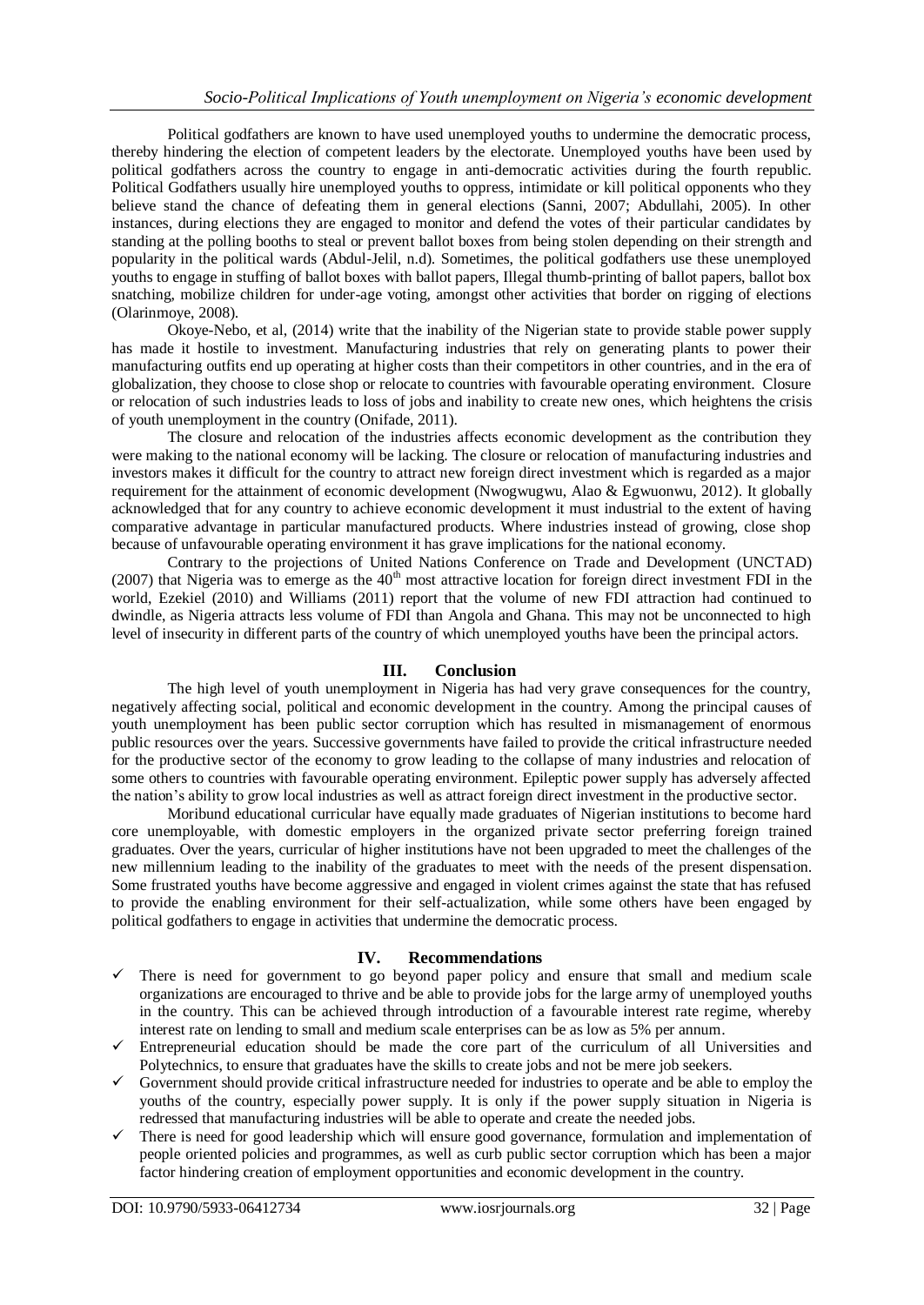$\checkmark$  There should be consistency in policy implementation. Good policies should be pursued to a logical conclusion for the benefit of citizens, the idea of every new government introducing a new agenda abandoning on-going programmes and projects is detrimental to development.

#### **References**

- [1]. Abdullahi, I. (2005). ""I am a rebel" Youth, Culture & Violence in Sierra Leone." In Honwana, A. and De Boeck, F. (eds.) *Makers & Breakers Children and Youth in Post-Colonial Africa*. Dakar: Codesria.
- [2]. Abdul-Jelil, A. G. (nd). "Godfatherism" and Nigeria"s Fourth Republic: Violence and Political Insecurity in Ibadan.
- [3]. Ajayi, F. & Nwogwugwu, N. (2014). From militancy to terrorism: Need for a fresh perspective to Nigeria"s National Security. *IOSR Journal of Economics and Finance* (IOSR-JEF) e-ISSN: 2321-5933, p-ISSN: 2321-5925.Volume 5, Issue 5. (Sep.-Oct. 2014), PP 01-07.
- [4]. Alanana O.O (2003). Youth Unemployment in Nigeria: Some Implications for the Third Millennium. *Global Journal of Social Sciences* 2 (1):21-26.
- [5]. Alao .O. (2005). *Principles of Economics*: Macro. Lagos: Darkol Press and Publishers.
- [6]. Ande, C. E. (2005). *Essential Economics*. Ibafo, Ogun State: Tonad Publishers.
- [7]. Anyadike, N., Emeh, I. G. J. (2012). Entrepreneurship development and employment generation in Nigeria: problem and Prospects. *Journal of Education and General studies*. Vol 1 (4) pp 088 – 102.
- [8]. Awogbenle, A. C. and Iwuamadi, K. C. (2013). Youth unemployment: entrepreneurship development programme as an intervention mechanism. *African Journal of Business Management*. 4 (6), 831-835.
- [9]. Bennely, P. (2002). Improving Youth Livelihood in Sub-Saharan Africa, Report to the International Development Centre
- [10]. Central Bank of Nigeria (2004). *Annual Report and Statement of Accounts for the year ended 31st December, 2003*.Abuja: Central Bank of Nigeria.
- [11]. Central Bank of Nigeria (1999). Poverty Alleviation in Nigeria. *Bulletin*, Vol 23, No 4.
- [12]. Cruise News (2012). To fight crime in Nigeria, we must first fight unemployment. Retrieved online on 12 october 2014 from [http://www.cruisenigeria.com.](http://www.cruisenigeria.com/)
- [13]. Echebiri, R.N. (2005). Characteristics and Determinants of Urban Youth Unemployment in Umuahia, Nigeria: Implications for Rural Development and Alternative Labor Market Variables. A Paper presented at the ISSER/Cornell/World Bank conference on "Shared Growth in Africa" held in Accra, Ghana, July 21-22.
- [14]. Edward, U. E. (2011). Violent crimes, Economic development and the morality of capital punishment in Nigeria: A Retentionist perspective. Retrieved fro[m www.transcanyins.org/journals.](http://www.transcanyins.org/journals)
- [15]. Ezekiel, E. (2010). Nigeria"s foreign direct investment hits \$6 billion. Retrieved from <http://www.punchng.com/Articl.aspx?theartic=Art201007232364337>
- [16]. Feldman, M., Hadjimichael, T., Kemeny, T., & Lanahan, L. (2014). Economic Development: A Definition and Model for Investment. Retrieved online from [www.maryannfeldman.web.unc.edu/.../](http://www.maryannfeldman.web.unc.edu/.../Economic-Development-a-definition-and-model-for-)**Economic**-**Development**-a-definition-and-model-forinvestment.pdf
- [17]. Fajana, S. (2000). *Functioning of the Nigerian Labour Market*. Lagos: Labonfin and Company,
- [18]. Fairchild, T. (2013). *Unemployment in Nigeria*. Enugu: University Press.
- [19]. Florence, (2013). *Issues of unemployment in the developing world*. New Delhi: Pioner Lucknow.
- [20]. Grant, P. (2010). *Youth employment and technological change: the Educational and Social implications*. USA: Aldershot Brookfield.
- [21]. Jegede, A. E. & Ajayi, F. (2008). Economic constraints, restiveness and criminality among Niger- Delta youths: A reflective sociology. *Nigerian Sociological Review*, Vol 3, Nos 1 & 2, Pp 143 – 150.
- [22]. Manning, C. & Junanka, P. N. (1998). Choosy youth or Unwanted Youth: A survey of unemployment. *Bulletin of Indonesian Economic Studies* 34 (1), 55 – 93.
- [23]. Merton, P. K. (1957). *Social Theory and Social Structures*. New York: Force Press.
- [24]. Metiboba, S. (2002). Corruption and National Development: A Cost-Benefit Analysis. In Igun, U. A. & Mordi A.A. (eds). *Contemporary Social Problems in Nigeria*. Ijebu-ode: Shebiatimo Publications.
- [25]. Morphy, R. (2008). Nigeria: Youth Unemployment, Poverty a Time Bomb for Country. *Leadership,* Wednesday, 27 August.
- [26]. Nair, V. (2009). *Youth on the Brink.* New Delhi: Pioneer Lucknow.
- [27]. National Bureau of Statistics (NBS) (2014). Statistical News: Labor Force Statistics No. 476. Abuja: The NBS.
- [28]. National Bureau of Statistics (NBS) (2013). Social Statistics in Nigeria. Abuja: The NBS retrieved from www.nigeriastst.gov.org.
- [29]. National Population Commission and ICF Macro (2009). Nigeria demographic and health survey 2008. Abuja: National Population Commission.
- [30]. Ndiofin, C. O., Apori, K. A. & Ndiofin, R. A. (2012). Human trafficking in Nigeria: A metaphor for human rights, crime, and security violations. *American Journal of Social Science and Humanities*. Vol 2 (2) pp 84 – 99.
- [31]. Nwogwugwu, N, Alao, O. T. & Egwuonwu, C. K. (2012). Militancy and Insecurity in the Niger Delta: impact on the inflow of foreign direct investment to Nigeria. *Kuwait Chapter of Arabian Journal of Business and Management Review* Vol. 2, No.1; Sept. 2012, pp 23 -37
- [32]. Okafor E.E (2011). Youth Unemployment and Implications for Stability of Democracy In *Nigeria. Journal of Sustainable Development in Africa*. Vol. 13(1)
- [33]. Okafor, E.E. (2005). Executive Corruption in Nigeria: A Critical Overview of Its Socio- Economic Implications for Development. *African Journal for Psychological Study of Social Issues,* 8(1), 21-41
- [34]. Okoye-Nebo, C., Iloanya, K. & Udunze, U. (2014). Youth Unemployment and Entrepreneurship Development: Challenges and Prospects in Nigeria. *Kuwait Chapter of Arabian Journal of Business and Management Review* Vol. 4, No.4; December. 2014.Pp  $20 - 35.$
- [35]. Oladele P.O, Akeke, I, Oladunjoye, O.(2011). Entrepreneurship Development: A Panacea for Unemployment Reduction in Nigeria. *Journal of Emerging Trends in Economics and Management Sciences* (JETEMS) 2 (4): 251-256
- [36]. Olarinmoye, O. O. (2008). Godfathers, political parties and electoral corruption in Nigeria. *African Journal of Political Science and International Relations* Vol. 2 (4), pp. 066-073, December 2008. Available online a[t http://www.academicjournals.org/AJPSIR](http://www.academicjournals.org/AJPSIR)
- [37]. Onifade, D. (2011). Power Supply: We need the facts. *The Guardian*, Wednesday, 23 February.
- [38]. Onwuka, E. C. & Eguavoen, A. (2007). Globalization and Economic Development: The Nigerian Experience. *Journal of Social Sciences*, (Kamla-Raj)14 (1): 45-51.
- [39]. Pribrain, K. (2012). *Encyclopedia of Social Sciences*, vol 147.